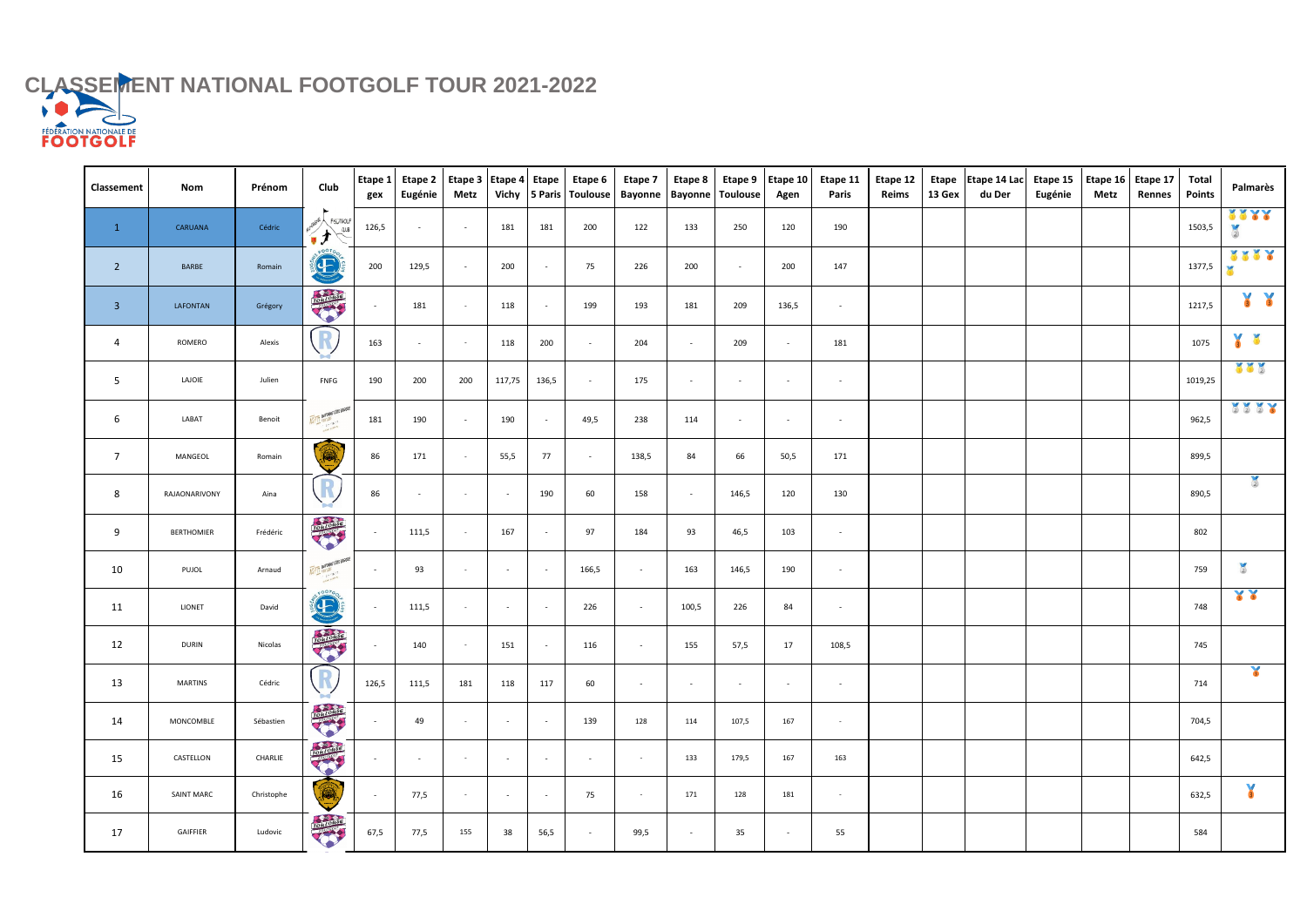| 18              | <b>BLAISE</b>      | Sylvain   | TONICONSE                      | 140    | $\sim$                   | $\sim$     | $\sim$                   | $\sim$ | $\sim$ | $\sim$ | 60,5                     | 166    | 103        | 108,5          |  |  |  | 578    |                |
|-----------------|--------------------|-----------|--------------------------------|--------|--------------------------|------------|--------------------------|--------|--------|--------|--------------------------|--------|------------|----------------|--|--|--|--------|----------------|
| 19              | GRENIER            | Guillaume | O                              | $\sim$ | $\sim$                   | $\sim$     | 55,5                     | $-$    | 97     | 110    | $\sim$                   | 146,5  | 155        | $\sim$ $ \sim$ |  |  |  | 564    |                |
| 20              | <b>MARCHESI</b>    | Emmanuel  |                                | 58     | 58                       | $\sim$     | 49                       | 155    | 33     | $\sim$ | 43                       | 20     | 38         | 95,5           |  |  |  | 549,5  |                |
| 21              | DE ZOTTI           | Frédéric  | TOLLLOWS                       | $50\,$ | 58                       | $\sim$     | 86                       | $\sim$ | 14,5   | 77     | 69                       | 96,5   | 38         | 50             |  |  |  | 539    |                |
| 22              | AUZEMERY           | Romain    | TOLILOLSE                      | $\sim$ | $\overline{\phantom{a}}$ | $\sim$     | $\overline{\phantom{a}}$ | $\sim$ | 139    | 42     | 114                      | 238    | $\sim$     | $\sim$         |  |  |  | 533    | $\overline{2}$ |
| 23              | <b>BONNEMAIN</b>   | Alexandre | <b>BAYONAE COTE BASQUE</b>     | $\sim$ | 129,5                    | $\sim$     | $\overline{\phantom{a}}$ | $-$    | 60     | 64,5   | 27,5                     | 146,5  | 103        | $\sim$         |  |  |  | 531    |                |
| 24              | LACAZE             | Bruno     | .007<br>E                      | $\sim$ | 147                      |            | $\overline{\phantom{a}}$ | $\sim$ | 18     | $\sim$ | 100,5                    | 107,5  | 136,5      | $\sim$         |  |  |  | 509,5  |                |
| 25              | HOUDAYER           | Olivier   | E                              | $\sim$ | $\sim$                   | $\sim$ $-$ | 167                      | 95,5   | 23,66  | $\sim$ | 26                       | 75     | 120        | $\sim$         |  |  |  | 507,16 |                |
| 26              | JAMET              | Luigi     | R                              | 58     | $\overline{\phantom{a}}$ | $\sim$     | 49                       | 68,5   | $\sim$ | 69     | $\sim$                   | 87,5   | 84         | 88             |  |  |  | 504    |                |
| 27              | LAFONT             | Gabriel   | <b>TONICONS</b>                | $\sim$ | 45                       | $\sim$     | 118                      | $\sim$ | 116    | $\sim$ | 53                       | 14     | 45         | 108,5          |  |  |  | 499,5  |                |
| 28              | AIT BRAHAM PACCARD | Martial   | TOLTONS                        | 86     | 163                      | 171        | 73,5                     | $\sim$ | $\sim$ | $\sim$ | $\sim$                   | $\sim$ | $\sim$     | $\sim$         |  |  |  | 493,5  |                |
| 29              | LOU YUS            | Franck    | R                              | 75     | $\sim$                   | $\sim$ $-$ | 118                      | 167    | $\sim$ | $\sim$ | $\overline{\phantom{a}}$ | $\sim$ | $\sim$     | 130            |  |  |  | 490    |                |
| 30 <sub>o</sub> | MARMOY             | William   | <b>TOURISE</b>                 | $\sim$ | 111,5                    | $\sim$     | $\sim$                   | $-$    | 199    | 77     | $\sim$                   | 57,5   | $\sim$     | $\sim$         |  |  |  | 445    |                |
| 31              | ARTAUD             | Yohann    | <b>CENTRAL CONTROL</b><br>2015 | $\sim$ | $\sim$                   | $\sim$     | $\overline{\phantom{a}}$ | $\sim$ | 139    | 158    | 133                      | $\sim$ | $\sim$ $-$ | $\sim$         |  |  |  | 430    |                |
| 32              | GALY               | Jérémy    | R                              | 103    | $\sim$                   | $\sim$ $-$ | 34                       | 86     | $\sim$ | 87,5   | $\sim$                   | 46,5   | $\sim$     | 63             |  |  |  | 420    |                |
| 33              | <b>PURCHA</b>      | Benjamin  | PERIGORD<br><b>FOOTGOLF</b>    | $\sim$ | $\sim$                   | $\sim$     | $\sim$ $-$               | $\sim$ | 199    | 214    | $\sim$                   | $\sim$ | $\sim$     | $\sim$         |  |  |  | 413    |                |
| 34              | DA FONTE           | Nuno      | $\bigcirc$                     | $\sim$ | 40                       | $\sim$     | $\sim$                   | $-$    | 20,5   | 64,5   | 60,5                     | 96,5   | 56,5       | 72             |  |  |  | 410,5  |                |
| 35              | DORÉ               | Nicolas   | <b>BURDIGALA</b><br>FOOTGOLF   | $\sim$ | 155                      | $\sim$     | $\overline{\phantom{a}}$ | $-$    | 97     | 158    | $\sim$                   | $\sim$ | $\sim$     | $\sim$         |  |  |  | 410    |                |
| 36              | COLOMINA           | Michael   | R                              | 44     | $\sim$                   | $\sim$ $-$ | 65                       | 103    | $\sim$ | $\sim$ | $\sim$                   | 37     | $\sim$     | 130            |  |  |  | 379    |                |
| 37              | LOU YUS            | Eric      | R                              | 67,5   | $\sim$                   | $\sim$     | $\sim$ $-$               | 167    | $\sim$ | 10     | $\overline{\phantom{0}}$ | $\sim$ | $\sim$ $-$ | 84             |  |  |  | 328,5  |                |
| 38              | NOËL               | Luc       | TONICONSE                      | 44     | $\sim$                   | $\sim$ $-$ | 32                       | $\sim$ | 49,5   | 87,5   | 43                       | 27     | 42         | $\sim$ $-$     |  |  |  | 325    |                |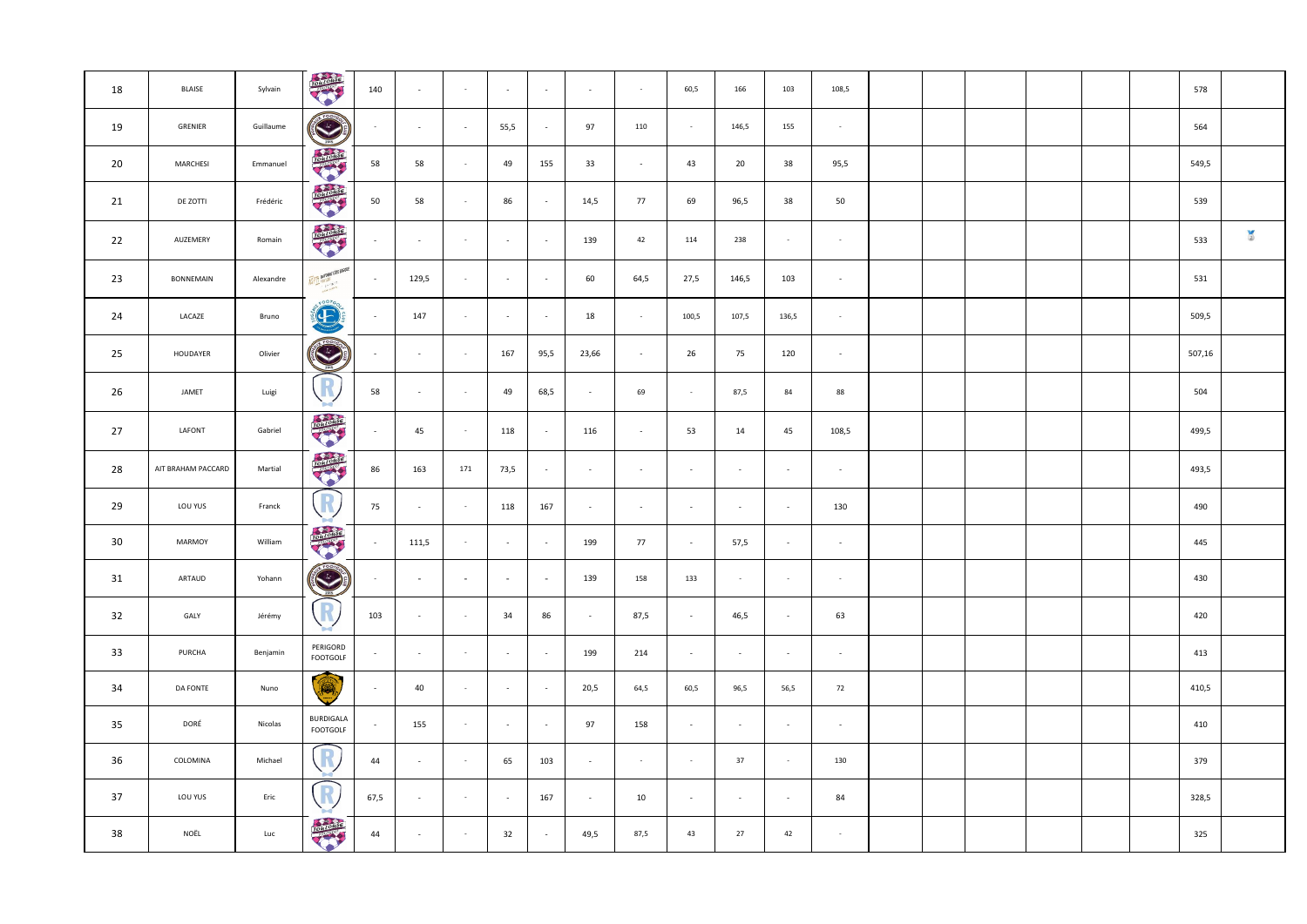| 39 | LOZINGOT            | Ludovic     | ANNECY<br><b>FOOTGOLF</b>                                   | 126,5                    | $\sim$ $-$     | 190    | $\sim$ $ \sim$ | $\sim$         | $\sim$ | $\sim$                   | $\sim$                   | $\sim$ $-$ | $\sim$     | $\sim$     |  |  |  | 316,5 |  |
|----|---------------------|-------------|-------------------------------------------------------------|--------------------------|----------------|--------|----------------|----------------|--------|--------------------------|--------------------------|------------|------------|------------|--|--|--|-------|--|
| 40 | ROMERO              | Frederic    | R                                                           | 41                       | $\sim$         | $\sim$ | $\sim$ $ \sim$ | 117            | $\sim$ | $\sim$ $-$               | $\sim$                   | $\sim$     | $\sim$     | 155        |  |  |  | 313   |  |
| 41 | JUMELINE            | Arnaud      | <sup>R</sup>                                                | $\sim$                   | $\sim$         | $\sim$ | $\sim$         | 39             | $\sim$ | $\sim$                   | 34                       | 54         | 50,5       | 130        |  |  |  | 307,5 |  |
| 42 | LAMIEL              | Alexis      | TOLLOWSE                                                    | $\sim$                   | $\sim$         | $\sim$ | $\sim$         | $\overline{a}$ | 40,5   | 35                       | $\sim$                   | 75         | 147        | $\sim$ $-$ |  |  |  | 297,5 |  |
| 43 | HARMACH             | Badre       | O.                                                          | $\sim$                   | 58             | $\sim$ | $\sim$         | $\sim$         | 199    | 39                       | $\sim$                   | $\sim$     | $\sim$     | $\sim$     |  |  |  | 296   |  |
| 44 | CLAVAUD             | Guillaume   | NERGNE A<br>FEUTGOLF<br>CLUB<br>てナ                          | 103                      | $\sim$         | $\sim$ | 118            | $\sim$         | 60     | $\sim$                   | $\sim$                   | $\sim$     | $\sim$     | $\sim$     |  |  |  | 281   |  |
| 45 | RAUZY               | Javier      | <b>TOLOGISE</b>                                             | $\sim$                   | $\sim$         | $\sim$ | $\sim$         | $\sim$         | $\sim$ | $\sim$                   | 32                       | 179,5      | 68,5       | $\sim$     |  |  |  | 280   |  |
| 46 | VALAT               | Cyril       | $\sqrt{R}$                                                  | $\sim$                   | $\sim$         | $\sim$ | $\sim$ $-$     | 136,5          | $\sim$ | 77                       | $\sim$                   | $\sim$ $-$ | $\sim$ $-$ | 63         |  |  |  | 276,5 |  |
| 47 | <b>MONTESUIT</b>    | Loïc        | GEX<br><b>FOOTGOLF</b>                                      | 151                      | $\sim$         | $\sim$ | $\sim$ $-$     | 117            | $\sim$ | $\overline{\phantom{a}}$ | $\sim$                   | $\sim$ $-$ | $\sim$     | $\sim$     |  |  |  | 268   |  |
| 48 | VEHOSKI             | Yohann      | 60076<br>E                                                  | 171                      | 93             | $\sim$ | $\sim$         | $\sim$         | $\sim$ | $\overline{\phantom{a}}$ | $\sim$                   | $\sim$     | $\sim$     | $\sim$     |  |  |  | 264   |  |
| 49 | SPINOUZE            | Pierre      | $\blacktriangleright$<br>WERGNE A<br>FEUTGOLF<br>Autor CLUB | $\sim$ $-$               | $\sim$ $ \sim$ | $\sim$ | $\sim$ $ \sim$ | 147            | 116    | $\sim$                   | $\sim$                   | $\sim$     | $\sim$     | $\sim$     |  |  |  | 263   |  |
| 50 | DAGUILLON           | Frederic    | TOLLOWSE                                                    | $\sim$                   | $\sim$         | $\sim$ | 73,5           | $\overline{a}$ | $\sim$ | 138,5                    | $\sim$                   | 46,5       | $\sim$     | $\sim$ $-$ |  |  |  | 258,5 |  |
| 51 | LEVILLAIN           | Thomas      | $\left(\right)$                                             | $\sim$                   | $\sim$         | $\sim$ | 68             | 117            | $\sim$ | 10                       | $\sim$                   | $\sim$     | $\sim$     | 63         |  |  |  | 258   |  |
| 52 | RICHARD             | Julien      | TOLLOGIC                                                    | $\sim$                   | $\sim$ $ \sim$ | $\sim$ | $\sim$ $ \sim$ | $\sim$         | 45     | 28,5                     | 73,5                     | 19         | 84         | $\sim$ $-$ |  |  |  | 250   |  |
| 53 | <b>NAN</b>          | Benjamin    | <b>TOLEDONS</b>                                             | $\sim$                   | $\sim$         | $\sim$ | $\sim$         | $\sim$         | $\sim$ | $\sim$                   | 39                       | 66         | 68,5       | 75         |  |  |  | 248,5 |  |
| 54 | MENARD              | Johann      | TOLLONS                                                     | $\sim$                   | 65             | $\sim$ | 55,5           | $\sim$         | 33     | $\sim$                   | 37                       | 45,5       | $\sim$     | $\sim$ $-$ |  |  |  | 236   |  |
| 54 | PUJOL               | Lucas       | ASPIT BAYONAE COTE BASQUE                                   | $\sim$                   | $\sim$         | $\sim$ | $\sim$         | $\sim$         | 45     | 44                       | 147                      | $\sim$     | $\sim$     | $\sim$ $-$ |  |  |  | 236   |  |
| 56 | TRIENBACH           | Sébastien   | ANNECY<br><b>FOOTGOLF</b>                                   | 67,5                     | $\sim$         | 163    | $\sim$         | $\sim$         | $\sim$ | $\overline{\phantom{a}}$ | $\overline{\phantom{a}}$ | $\sim$     | $\sim$     | $\sim$     |  |  |  | 230,5 |  |
| 57 | <b>JUILLOT</b>      | Jean-Pierre | <b>INBRATE / FEDTGOLF</b><br>where you all to               | $\sim$ $-$               | $\sim$         | $\sim$ | 61             | $\sim$         | 166,5  | $\sim$                   | $\sim$                   | $\sim$     | $\sim$     | $\sim$     |  |  |  | 227,5 |  |
| 58 | <b>BOBENRIETHER</b> | Guy         | TOULOUSE                                                    | $\sim$                   | $\sim$         | $\sim$ | $\sim$ $ \sim$ | $\sim$         | 97     | $\sim$                   | $\sim$ $-$               | 119        | $\sim$ $-$ | $\sim$     |  |  |  | 216   |  |
| 59 | <b>GUILHEM</b>      | Benoit      | TOMORES                                                     | $\overline{\phantom{a}}$ | 30             | $\sim$ | 30             | $\sim$         | 20,5   | $\sim$                   | 60,5                     | 24         | 50,5       | $\sim$ $-$ |  |  |  | 215,5 |  |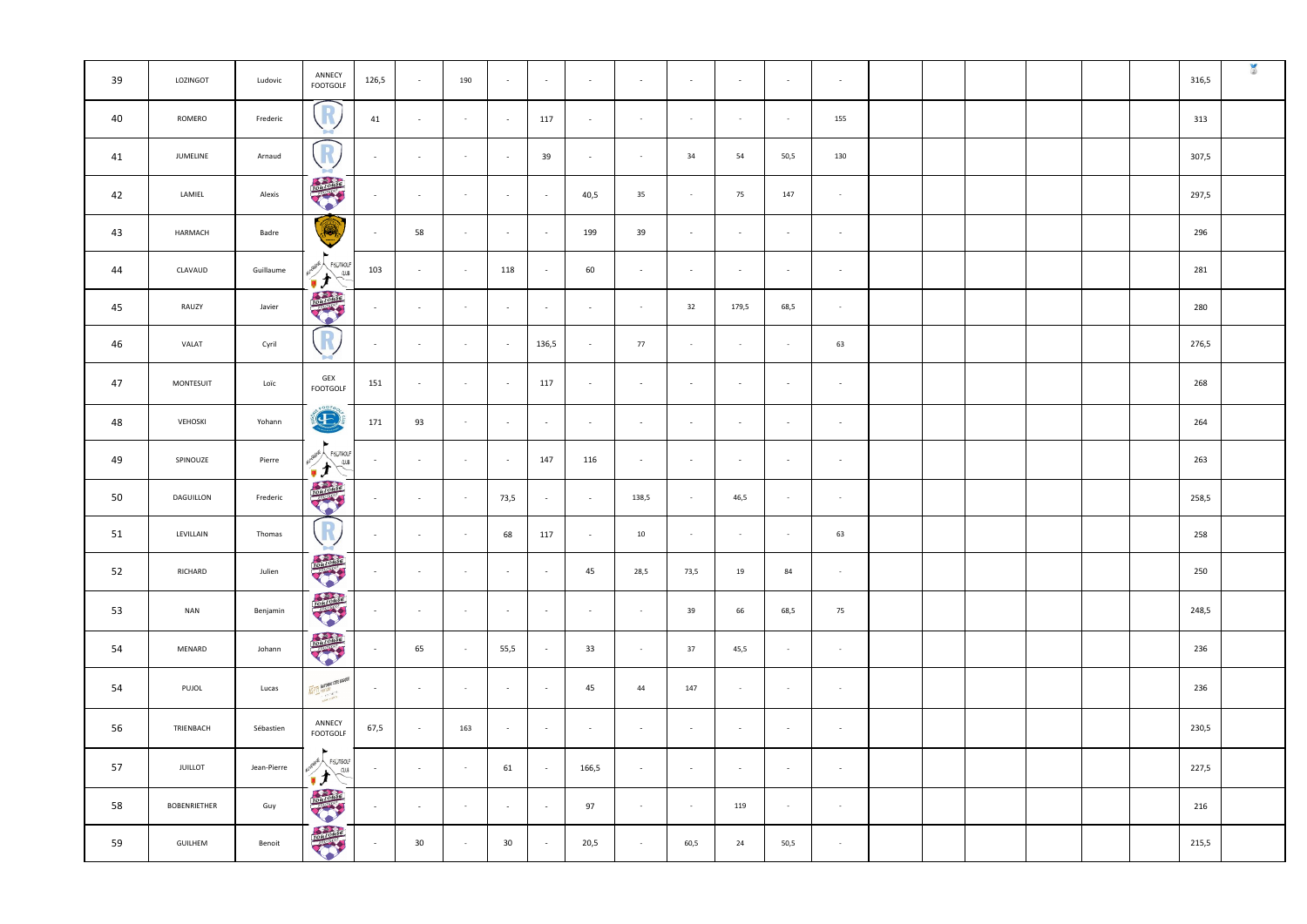| 60 | LANNETTE            | Thomas      |                                        | $\sim$ $-$               | $\sim$                   | $\sim$ | 118            | $\sim$                   | 75                       | 22                       | $\sim$     | $\sim$ $-$ | $\sim$     | $\sim$     |  |  |  | 215   |               |
|----|---------------------|-------------|----------------------------------------|--------------------------|--------------------------|--------|----------------|--------------------------|--------------------------|--------------------------|------------|------------|------------|------------|--|--|--|-------|---------------|
| 61 | AIT BRAHAM PACCARD  | Cindy       | VERCORS<br><b>FOOTGOLF</b>             | 35                       | 30                       | 147    | $\sim$         | $\sim$                   | $\sim$                   | $\overline{\phantom{a}}$ | $\sim$     | $\sim$     | $\sim$     | $\sim$     |  |  |  | 212   |               |
| 62 | PAUBERT             | Jonathan    | S                                      | $\sim$                   | $\sim$                   | $\sim$ | $\sim$         | $\sim$                   | $\sim$                   | $\sim$                   | 190        | 16         | $\sim$     | $\sim$     |  |  |  | 206   | $\frac{1}{2}$ |
| 63 | <b>GUTIERREZ</b>    | Hervé       | <b>CERTIFICATE</b>                     | $\sim$                   | $\sim$                   | $\sim$ | $\sim$         | $\sim$                   | 16                       | 20                       | 60,5       | 24         | 84         | $\sim$ $-$ |  |  |  | 204,5 |               |
| 64 | CARUANA             | Cyril       | FEUTGOLF<br>$\sim$<br>るす               | 53                       | $\sim$                   | $\sim$ | 151            | $\sim$                   | $\sim$                   | $\sim$                   | $\sim$     | $\sim$     | $\sim$     | $\sim$     |  |  |  | 204   |               |
| 65 | <b>GUILLOT</b>      | Stéphane    | R                                      | $\sim$                   | $\sim$                   | $\sim$ | 86             | 77                       | $\sim$                   | $\sim$                   | $\sim$     | $\sim$     | $\sim$     | 39         |  |  |  | 202   |               |
| 65 | BEZAULT             | Tony        | ∽<br>Ô.                                | $\sim$                   | 49                       | $\sim$ | $\sim$         | $\sim$                   | 40,5                     | 99,5                     | $\sim$     | 13         | $\sim$     | $\sim$     |  |  |  | 202   |               |
| 67 | ERLINGER            | Laurent     | <b>META</b>                            | $\sim$                   | $\sim$                   | $\sim$ | $\sim$         | $\sim$                   | $\sim$                   | $\sim$                   | $\sim$     | $\sim$     | $\sim$ $-$ | 200        |  |  |  | 200   | $\frac{1}{2}$ |
| 68 | GUYOT               | Thomas      | GEX<br><b>FOOTGOLF</b>                 | 103                      | $\sim$                   | $\sim$ | $\sim$ $-$     | 95,5                     | $\sim$                   | $\overline{\phantom{a}}$ | $\sim$     | $\sim$     | $\sim$     | $\sim$     |  |  |  | 198,5 |               |
| 69 | LAVAL               | Vivien      | <b>TOLOGIS</b>                         | $\sim$                   | 43                       | $\sim$ | 34             | $\sim$                   | 16,5                     | 52,5                     | $\sim$     | 18         | 26,5       | $\sim$     |  |  |  | 190,5 |               |
| 70 | BIGAY               | David       | · INERGIVE<br>FEOTGOLF<br>$\sim$<br>ィナ | $\sim$                   | $\sim$                   | $\sim$ | 86             | $\overline{\phantom{a}}$ | 75                       | $\sim$                   | $\sim$     | 27         | $\sim$     | $\sim$     |  |  |  | 188   |               |
| 71 | SAPLANA             | Jean Pascal | ASPIT BAYONAE COTE BASQUE              | $\sim$                   | 53                       | $\sim$ | $\sim$         | $\sim$                   | 29,5                     | 31                       | 73,5       | $\sim$     | $\sim$ $-$ | $\sim$     |  |  |  | 187   |               |
| 72 | <b>BOURSIER</b>     | Sébastien   | R                                      | $\overline{\phantom{a}}$ | $\overline{\phantom{a}}$ | $\sim$ | $\sim$         | 37                       | $\overline{\phantom{a}}$ | 99,5                     | $\sim$     | $\sim$     | $\sim$     | 48         |  |  |  | 184,5 |               |
| 73 | <b>BAZIRE</b>       | Jeff        | $\sqrt{100}$<br><b>CALC AND STATE</b>  | $\sim$                   | $\sim$                   | $\sim$ | $\sim$         | $\sim$                   | $\sim$                   | $\sim$                   | $\sim$ $-$ | 119        | 61         | $\sim$     |  |  |  | 180   |               |
| 74 | CHAUTARD            | Jonathan    | FOOTGO<br>O                            | 86                       | 93                       | $\sim$ | $\sim$ $ \sim$ | $\sim$                   | $\sim$                   | $\sim$ $-$               | $\sim$ $-$ | $\sim$     | $\sim$ $-$ | $\sim$     |  |  |  | 179   |               |
| 75 | MAESTRE             | Thierry     | TONOMIC                                | $\sim$                   | $\sim$                   | $\sim$ | $\sim$ $ \sim$ | $\sim$                   | $\sim$                   | $\sim$                   | 49         | 87,5       | 35         | $\sim$     |  |  |  | 171,5 |               |
| 76 | <b>TRIBOUILLOIS</b> | James       | <b>CONSTRUCTION</b>                    | $\sim$                   | $\sim$                   | $\sim$ | $\sim$ $ \sim$ | $\sim$                   | $\sim$                   | $\sim$ $-$               | 49         | 24         | 84         | $\sim$     |  |  |  | 157   |               |
| 77 | ALVAREZ             | Sebastien   | rotroide                               | $\sim$                   | $\sim$                   | $\sim$ | 86             | $\sim$                   | $\sim$                   | 59                       | $\sim$     | $\sim$     | $\sim$ $-$ | $\sim$ $-$ |  |  |  | 145   |               |
| 78 | LEBLOND             | Stephane    | TOLLLOWS                               | $\sim$                   | 30                       | $\sim$ | 27             | $\sim$                   | 13                       | 18                       | $\sim$ $-$ | 31,5       | 24         | $\sim$ $-$ |  |  |  | 143,5 |               |
| 79 | PELTIER             | Fabien      | R                                      | $\sim$                   | $\sim$ $-$               | $\sim$ | $\sim$ $-$     | 86                       | $\sim$                   | 56                       | $\sim$     | $\sim$ $-$ | $\sim$ $-$ | $\sim$     |  |  |  | 142   |               |
| 80 | JAMET               | David       | R                                      | 37                       | $\overline{\phantom{a}}$ | $\sim$ | $\sim$ $-$     | 48                       | $\sim$                   | 46                       | $\sim$     | $\sim$ $-$ | $\sim$ $-$ | $\sim$     |  |  |  | 131   |               |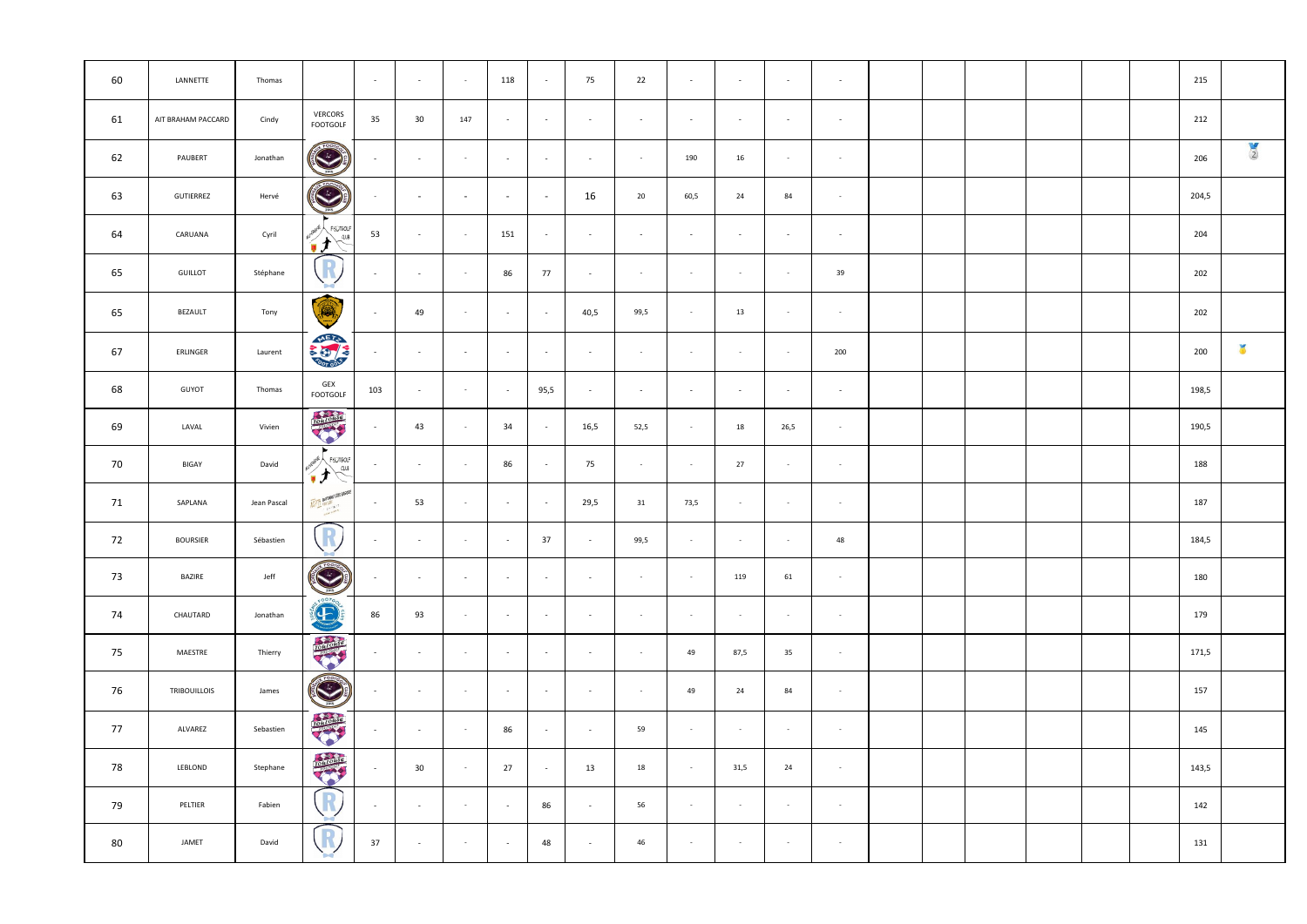| 81  | KILLICK            | Paul      | TOLLOOKS                            | $\sim 10^{-1}$ | $\sim$ $-$               | $\sim$                   | $\sim$         | $\sim$         | 29,5           | 18         | $\sim$ $-$ | 81         | $\sim$     | $\sim$ $-$ |  |  |  | 128,5 |  |
|-----|--------------------|-----------|-------------------------------------|----------------|--------------------------|--------------------------|----------------|----------------|----------------|------------|------------|------------|------------|------------|--|--|--|-------|--|
| 82  | SAGE               | Bernard   |                                     | $\sim$         | $\sim$                   | $\sim$                   | 26             | 44             | $\sim$         | $\sim$     | $\sim$     | $\sim$     | $\sim$     | 44         |  |  |  | 114   |  |
| 83  | <b>SAINT MARC</b>  | Gaetan    | ∽<br>Q.                             | $\sim$         | $\overline{\phantom{a}}$ |                          | $\sim$         | $\sim$         | 85             | 28,5       | $\sim$     |            |            | $\sim$     |  |  |  | 113,5 |  |
| 84  | CAILLE             | Nicolas   | <b>SUD OUEST</b><br><b>FOOTGOLF</b> | 26             | $\sim$                   | $\sim$                   | $\sim$         | $\sim$         | $\sim$         | $\sim$     | 30         | 29         | 21         | $\sim$ $-$ |  |  |  | 106   |  |
| 85  | NAVARRO            | Sébastien | TOLLOONS                            | $\sim$         | $\sim$                   | $\sim$                   | $\sim$         | $\sim$         | $-$            | $\sim$     | $\sim$     | 46,2       | 56,5       | $\sim$     |  |  |  | 102,7 |  |
| 86  | PERROCHEAU         | Vincent   | ASPIT BAYONAE COTE BASQUE           | $\sim$         | $\sim$                   | $\sim$                   | $\sim$ $-$     | $\sim$         | 19             | 18         | 34         | $\sim$     | 31         | $\sim$ $-$ |  |  |  | 102   |  |
| 87  | GONY               | Christian | ASPIT BAYONAL COTE BASQUE           | $\sim$         | $\sim$                   | $\overline{\phantom{a}}$ | $\sim$         | $\sim$         | $\overline{a}$ | 48         | $\sim$     | 21         | 26,5       | $\sim$     |  |  |  | 95,5  |  |
| 88  | DAURE              | Jonathan  | <b>CONSTRUCTION</b>                 | $\sim$         | $\sim$                   | $\sim$                   | $\sim$         | $\sim$         | 11,5           | $\sim$ $-$ | 24         | 39         | 20         | $\sim$     |  |  |  | 94,5  |  |
| 89  | SANGAY             | Romain    | TOULOUSE                            | $\sim$         | 30                       | $\sim$                   | $\sim$         | $\sim$         | 29,5           | 24,5       | $\sim$     | $\sim$     | $\sim$     | $\sim$     |  |  |  | 84    |  |
| 90  | GONZALEZ-ELIPE     | Caroline  | $\circledR$                         | $\sim$         | 17                       | $\sim$                   | $\sim$         | $\sim$         | 11,5           | 12         | $\sim$     | 16         | 23         | $\sim$     |  |  |  | 79,5  |  |
| 91  | <b>HUALDE</b>      | Peyo      | ASPIT BAYONAE COTE BASQUE           | $\sim$         | $\sim$                   | $\sim$                   | $\sim$ $-$     | $\sim$         | $\sim$         | $\sim$ $-$ | 79         | $\sim$ $-$ | $\sim$ $-$ | $\sim$     |  |  |  | 79    |  |
| 91  | <b>DIEZ</b>        | Benjamin  | R                                   | $\sim$         | $\sim$                   | $\sim$                   | $\sim$         | $\sim$         | $\overline{a}$ | $\sim$     | $\sim$     | $\sim$ $-$ | $\sim$ $-$ | 79         |  |  |  | 79    |  |
| 93  | FERNANDES SARDINHA | Duarte    | <b>CONTROLLED</b><br>2015           |                | $\sim$                   | $\sim$                   | $\sim$         | $\sim$         | $\sim$         | $\sim$     | $\sim$     | 66         | $\sim$     | $\sim$     |  |  |  | 66    |  |
| 94  | RODRIGUEZ          | Fabrice   | <b>RATION</b>                       | $\sim$         | 30                       | $\sim$                   | $\sim$ $ \sim$ | $\sim$ $ \sim$ | $\sim$         | $\sim$     | $\sim$     | $\sim$ $-$ | 33         | $\sim$ $-$ |  |  |  | 63    |  |
| 95  | CABEILERA          | David     | GEX<br><b>FOOTGOLF</b>              | 58             | $\sim$                   | $\sim$                   | $\sim$         | $\sim$         | $\overline{a}$ | $\sim$     | $\sim$     | $\sim$     | $\sim$     | $\sim$     |  |  |  | 58    |  |
| 96  | <b>MAURY</b>       | Sylvie    | <b>TOLOGIST</b>                     | $\sim$         | $\sim$                   | $\sim$                   | $\sim$         | $\sim$         | 13             | 12,5       | $\sim$ $-$ | 31,5       | $\sim$     | $\sim$     |  |  |  | 57    |  |
| 97  | <b>GUILHEM</b>     | Arnaud    | TOLLOGISC                           | $\sim$         | 40                       | $\sim$                   | $\sim$         | $\sim$         | $\sim$         | $\sim$ $-$ | $\sim$     | 15         | $\sim$     | $\sim$     |  |  |  | 55    |  |
| 98  | PAVAN              | Romain    | R<br>╰                              | $\sim$         | $\sim$                   | $\sim$                   | $\sim$         | $\sim$         | $\overline{a}$ | $\sim$     | $\sim$     | 12         | $\sim$     | 41         |  |  |  | 53    |  |
| 99  | AIT BRAHAM SEGARD  | Ilona     | <b>VERCORS</b><br><b>FOOTGOLF</b>   | 32             | 19                       | $\sim$                   | $\sim$         | $\sim$         | $\sim$         | $\sim$     | $\sim$ $-$ | $\sim$     | $\sim$ $-$ | $\sim$ $-$ |  |  |  | 51    |  |
| 100 | <b>PIRES</b>       | David     | $\left(\mathbb{R}\right)$           | 48             | $\sim$                   | $\sim$                   | $\sim$         | $\sim$         | $\sim$         | $\sim$     | $\sim$     | $\sim$ $-$ | $\sim$ $-$ | $\sim$ $-$ |  |  |  | 48    |  |
| 101 | SAIZ PANOS         | Ethan     | $\circledR$                         | $\sim$         | $\sim$                   | $\sim$                   | $\sim$         | $\sim$         | $\sim$         | 12,5       | $\sim$     | 35         | $\sim$     | $\sim$ $-$ |  |  |  | 47,5  |  |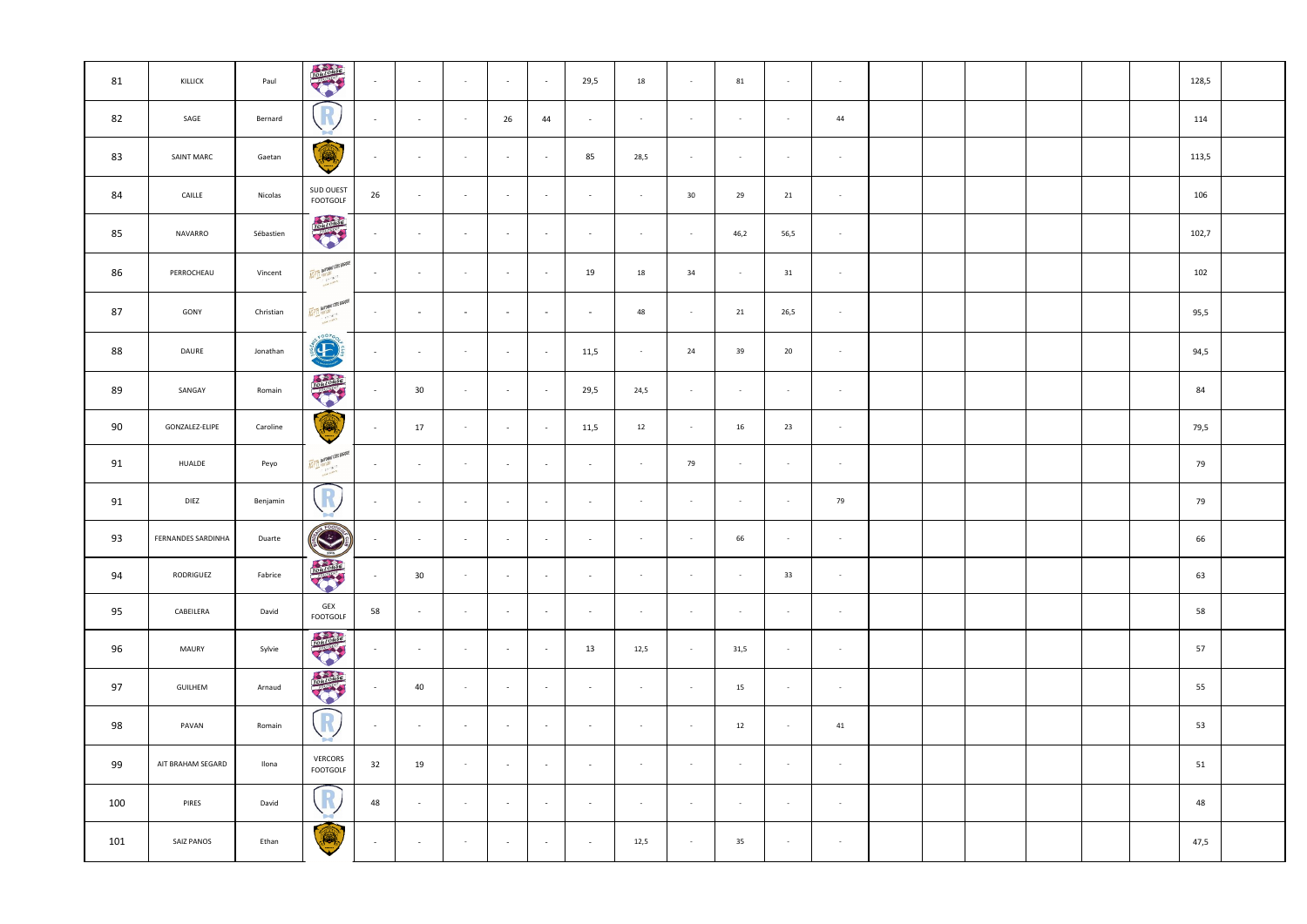| 102              | GONNORD         | MAXIME     | ASPIT BAYONNE COTE BASQUE                                           | $\sim$         | 35             | $\sim$                   | $\sim$ $-$     | $\sim$     | $\sim$ | 11         | $\sim$     | $\sim$ $-$ | $\sim$ $-$ | $\sim$     |  |  |  | 46             |  |
|------------------|-----------------|------------|---------------------------------------------------------------------|----------------|----------------|--------------------------|----------------|------------|--------|------------|------------|------------|------------|------------|--|--|--|----------------|--|
| 103              | CHABANE         | M'Hamed    | <b>NERGIVE &amp;</b><br>FEUTGOLF<br>CLUB<br>しょう<br>Ñ                | $\sim$         | $\sim$ $ \sim$ | $\sim$                   | 43             | $\sim$     | $\sim$ | $\sim$     | $\sim$     | $\sim$     | $\sim$     | $\sim$     |  |  |  | 43             |  |
| 103              | FAURE           | Thibault   | FOOT                                                                | $\sim$         | $\sim$         | $\sim$                   | $\sim$         | $\sim$     | $\sim$ | $\sim$     | 43         | $\sim$     | $\sim$     | $\sim$     |  |  |  | 43             |  |
| 105              | LATAPIE         | Valerie    | Ó                                                                   | $\sim$         | $\sim$         | $\sim$                   | $\sim$         | $\sim$     | 10     | 9          | $\sim$     | $\sim$     | 22         | $\sim$ $-$ |  |  |  | 41             |  |
| 106              | <b>BLANCHET</b> | Benoit     | <b>VERGNE</b><br>FEUTGOLF<br>$\sqrt{\frac{CLUB}{}}$<br>$\mathbf{r}$ | $\sim$         | $\sim$ $ \sim$ | $\sim$                   | 38             | $\sim$     | $\sim$ | $\sim$     | $\sim$ $-$ | $\sim$     | $\sim$ $-$ | $\sim$     |  |  |  | 38             |  |
| 107              | <b>BILLAUD</b>  | Yannick    | VERCORS<br>FOOTGOLF                                                 | $\sim$ $-$     | 16             | $\sim$                   | 19             | $\sim$     | $\sim$ | $\sim$     | $\sim$     | $\sim$     | $\sim$     | $\sim$ $-$ |  |  |  | 35             |  |
| 108              | <b>BLAIN</b>    | Florian    | <b>TOLIDAGE</b>                                                     | $\sim$         | $\sim$         | $\sim$                   | $\sim$         | $\sim$     | $\sim$ | $\sim$     | $\sim$     | 31         | $\sim$ $-$ | $\sim$     |  |  |  | 31             |  |
| 109              | LANNETTE        | Bruno      |                                                                     | $\sim$ $ \sim$ | $\sim$         | $\sim$ $-$               | 28             | $\sim$     | $\sim$ | $\sim$     | $\sim$ $-$ | $\sim$ $-$ | $\sim$ $-$ | $\sim$     |  |  |  | 28             |  |
| 109              | <b>BROSSIER</b> | Cyril      | ٣                                                                   | $\sim$         | $\sim$ $ \sim$ | $\sim$                   | $\sim$ $ \sim$ | $\sim$     | $\sim$ | $\sim$     | $\sim$     | 28         | $\sim$     | $\sim$     |  |  |  | 28             |  |
| 111              | HONORE          | Guillaume  | ASPIT BAYONA FOOTE BASQUE                                           | $\sim$         | $\sim$         | $\sim$                   | $\sim$         | $\sim$     | $\sim$ | $\sim$ $-$ | 27,5       | $\sim$ $-$ | $\sim$ $-$ | $\sim$     |  |  |  | 27,5           |  |
| 112              | CEEHORNE        | Juan       | 6                                                                   | $\sim$         | $\sim$         | $\overline{\phantom{0}}$ | $\sim$         | $\sim$     | 24     | $\sim$     | $\sim$ $-$ | $\sim$ $-$ | $\sim$     | $\sim$     |  |  |  | 24             |  |
| 113              | DORÉ            | Thierry    | <b>BURDIGALA</b><br>FOOTGOLF                                        | $\sim$         | 23             | $\sim$                   | $\sim$         | $\sim$     | $\sim$ | $\sim$     | $\sim$     | $\sim$     | $\sim$     | $\sim$     |  |  |  | 23             |  |
| 114              | CARUANA         | Andreea    | ►<br>Aunexexe FELTGOLF                                              | $\sim$         | $\sim$         | $\sim$                   | 22             | $\sim$     | $\sim$ | $\sim$     | $\sim$     | $\sim$     | $\sim$     | $\sim$ $-$ |  |  |  | 22             |  |
| 114              | <b>BRAU</b>     | Yann       | <b>READER</b>                                                       | $\sim$         | 22             | $\sim$                   | $\sim$         | $\sim$     | $\sim$ | $\sim$ $-$ | $\sim$ $-$ | $\sim$     | $\sim$ $-$ | $\sim$     |  |  |  | 22             |  |
| 114              | DANTHEZ         | LAURENT    | <b>CENT</b>                                                         | $\sim$         | $\sim$         | $\sim$                   | $\sim$ $ \sim$ | $\sim$     | $\sim$ | $\sim$     | 22         | $\sim$     | $\sim$ $-$ | $\sim$     |  |  |  | 22             |  |
| 117              | CARUANA         | Roger      | AUVERGNE FELTGOLF                                                   | $\sim$         | $\sim$         | $\sim$                   | 21             | $\sim$     | $\sim$ | $\sim$     | $\sim$ $-$ | $\sim$ $-$ | $\sim$ $-$ | $\sim$     |  |  |  | 21             |  |
| 118              | SALAZARD        | Jean Louis | VERCORS<br><b>FOOTGOLF</b>                                          | $\sim$         | 20             | $\sim$                   | $\sim$         | $\sim$     | $\sim$ | $\sim$     | $\sim$ $-$ | $\sim$     | $\sim$     | $\sim$     |  |  |  | 20             |  |
| 119              | <b>BURGOS</b>   | Jean-Marc  | ASPIT BAYONAFE COTE BASQUE                                          | $\sim$         | 18             | $\sim$                   | $\sim$ $ \sim$ | $\sim$     | $\sim$ | $\sim$ $-$ | $\sim$ $-$ | $\sim$ $-$ | $\sim$ $-$ | $\sim$     |  |  |  | 18             |  |
| 120              | HOUDAYER        | Noé        | $+ 5007$<br>$\left(\frac{1}{1015}\right)$                           | $\sim$         | $\sim$ $ \sim$ | $\sim$                   | $\sim$ $-$     | $\sim$     | $\sim$ | $\sim$ $-$ | $\sim$ $-$ | 17         | $\sim$ $-$ | $\sim$     |  |  |  | 17             |  |
| 121              | SANTILLANA      | AURELIEN   | <b>CENT</b>                                                         | $\sim$         | $\sim$         | $\sim$                   | $\sim$ $ \sim$ | $\sim$ $-$ | $\sim$ | $\sim$ $-$ | $\sim$     | 13         | $\sim$     | $\sim$     |  |  |  | 13             |  |
| $\overline{122}$ |                 |            |                                                                     |                |                |                          |                |            |        |            |            |            |            |            |  |  |  | $\overline{0}$ |  |